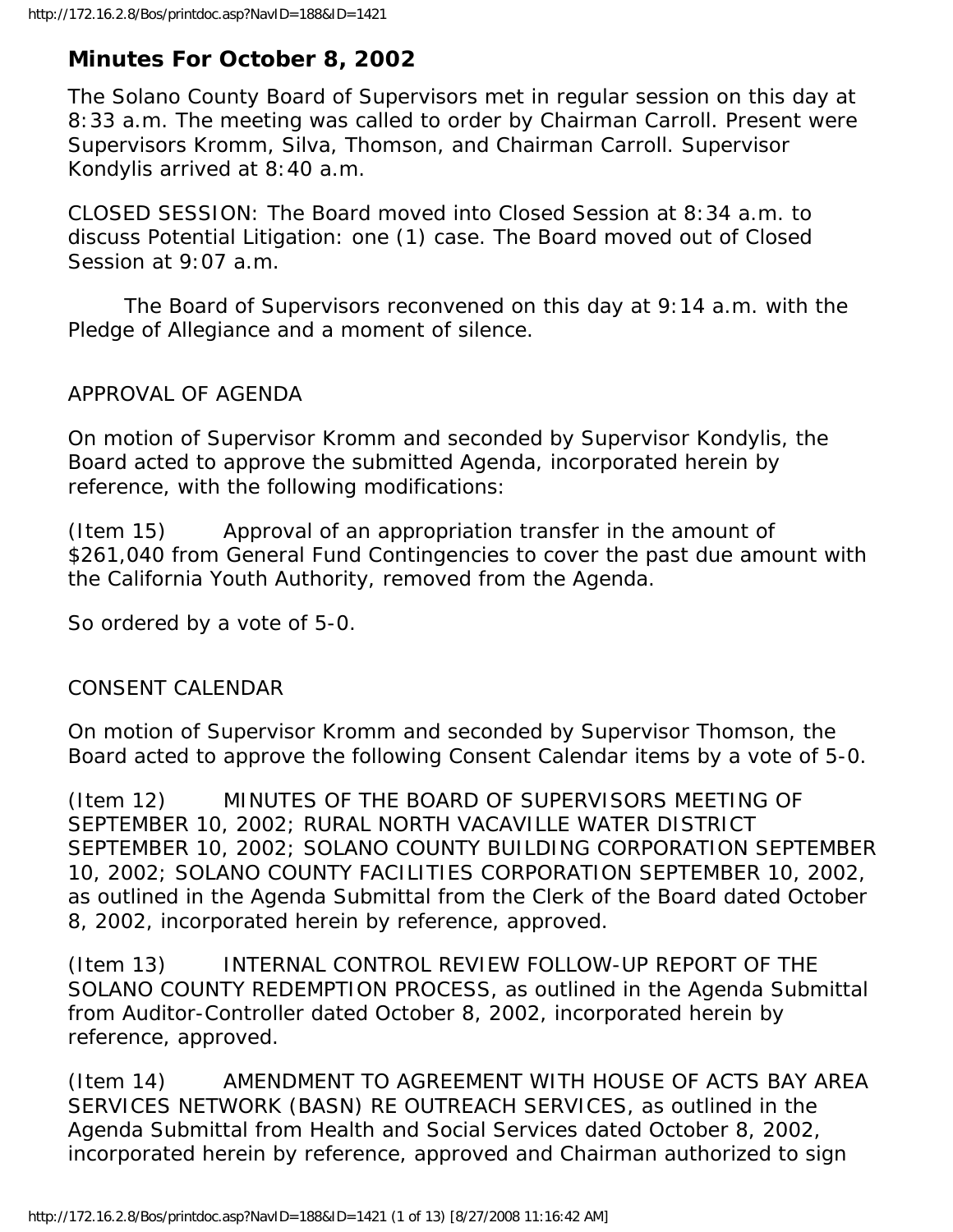said contract on behalf of Solano County.

(Item 16) RESOLUTION NO. 2002-207 AUTHORIZING SUSAN COHEN, AGRICULTURAL COMMISSIONER, TO EXECUTE AGREEMENT NUMBER 02-0342 (OLIVE FRUIT FLY DETECTION TRAPPING) JULY 2002 THROUGH JUNE 2003, adopted. (see Resolution Book)

APPROPRIATION TRANSFER FROM UNANTICIPATED REVENUE IN THE AMOUNT OF \$12,500, as outlined in the Agenda Submittal the Agriculture Department dated October 8, 2002, incorporated herein by reference, approved.

SPECIAL DISTRICTS GOVERNED BY THE BOARD OF SUPERVISORS:

Rural North Vacaville Water District

(Item 17A & B) Minutes regarding this matter are contained in the Rural North Vacaville Water District Minutes Book.

## **ORDERS**

(Item 19A) BOARD ENDORSED THE DONATION OF CONSTRUCTION OF NAPA-SOLANO GIRL SCOUTS' REPLACEMENT FACILITY

 The Board was provided with an Agenda Submittal from the County Administrative Office dated October 8, 2002, incorporated herein by reference, regarding procurement of facilities to relocate the Girl Scouts in the City of Fairfield.

 Supervisor Silva noted the numerous letters and emails regarding the Girl Scout House, reviewed a brief history of actions, discussed the commitment by staff for \$68,000 for in-kind services, the commitment for \$10,000 by the Board, discussed errors by staff, private donations to replace facilities for the Boy Scouts and one for the Girl Scouts, the need to go to the private sector for assistance, and noted Governor Davis reallocated funds that were to go to this project. Supervisor Silva discussed the Executive Committee working on the relocation, the need to totally rebuild the replacement facility, and voiced concern for requests for added funding from other agencies. Supervisor Silva discussed the proposal to the bidding design/builders regarding a replacement building, along with discussions for volunteer labor, and donated materials. Supervisor Silva feels constructing a new structure would be better than moving the old building.

 Mr. Hayes noted two discussions with the design/build firms and agreement by the three firms committing to, as a public service, to either move the current building or to construct a new scout facility on the Dunnell site, which would be in conjunction with working with the County and the City of Fairfield.

 Linda Boessenecker, Executive Director Girl Scout Council of Napa and Solano, responded to the recommendation as in the Agenda Submittal outlining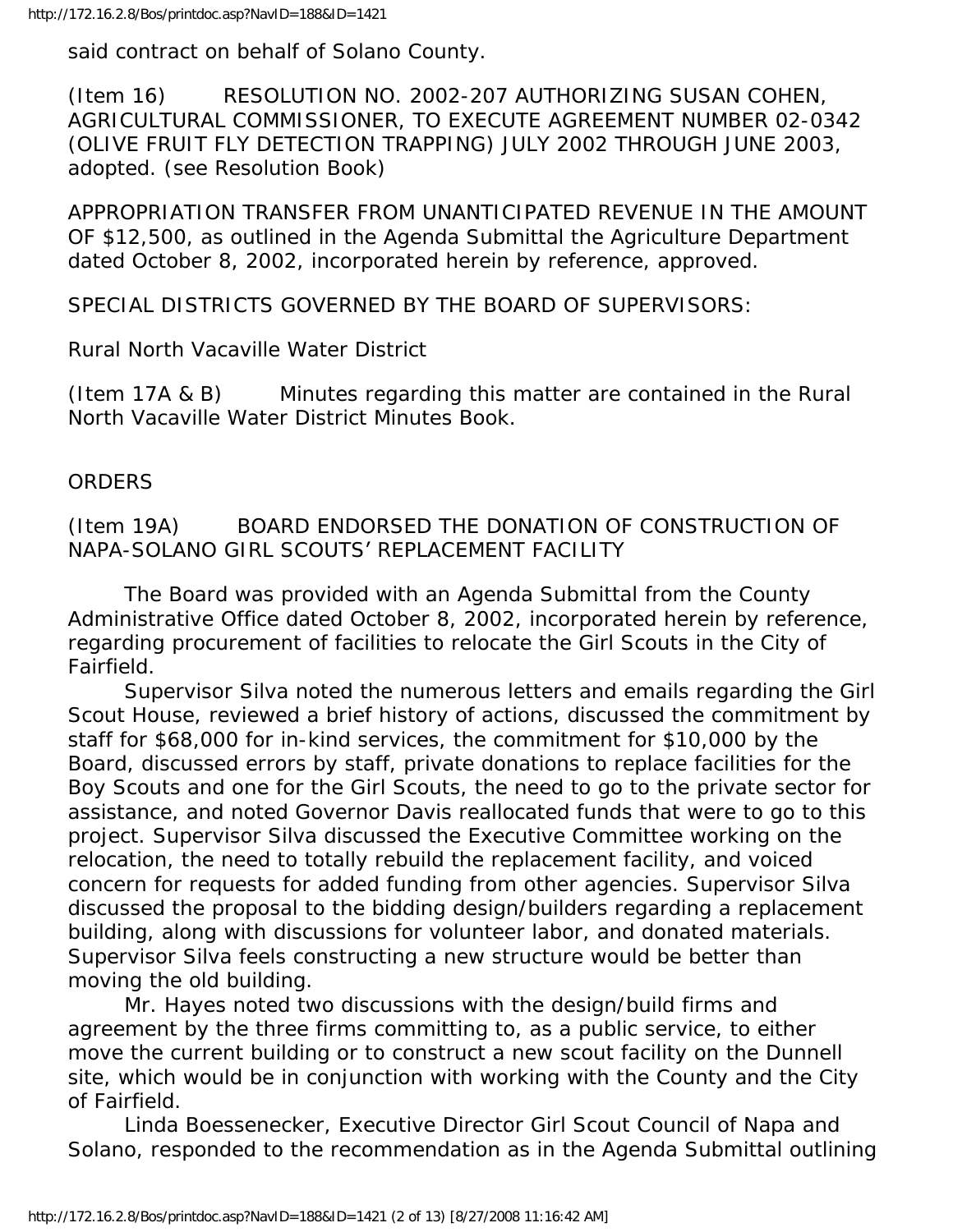complications in getting replacement of the Girl Scout House including greater costs, now \$300,000 more than originally projected. Ms. Boessenecker requested the Board consider allocating \$100,000 toward the project and support the project by providing design services and coordinating the efforts of the trade labor.

 In response to the proposal by Supervisor Silva, Ms. Boessenecker requested further clarification. Mr. Hayes noted all three firms, if selected, would do the complete project from start to finish. This would include the design, construction management, and would provide the materials to construct a new Girl Scout House or to move the old Girl Scout House.

 Responding to questions posed by Ms. Boessenecker regarding the remaining responsibility of the Girl Scouts, Mr. Hayes noted the Scouts would get the shell of a building and the Scouts would have to furnish it. Until a design/builder is selected it is difficult to outline what the firm will propose, since it would be a donation to the community from the design/ builder.

 County Administrator Michael Johnson reiterated that the successful bidder for the Downtown Project would either pick up the old building and move it or demolish the current house on the Dunnell property and use the existing foundation to construct a new facility, which is the preferred alternative. The construction would not include any off-site improvements, park enhancements, water, sewer, drainage, or landscaping.

 Supervisor Kromm feels the Girl Scouts have not been included in all the negotiations, and should be since they are the ones most directly impacted, voiced concern with the increase in projected costs, with letters sent to the State regarding the grant process, with ensuring what has been proposed actually happens. There are questions on what the three bidders will commit to.

 Ms. Boessenecker posed questions regarding timing, Mr. Hayes reviewed the timeline, and that the matter would be back to the Board on November 12, 2002.

 Supervisor Silva expressed concern with the lack of a business plan by the Girl Scouts, and along with Supervisor Kromm voiced frustration with how the process has proceeded and the resulting complications.

 Supervisor Silva made a motion for a Minute Order or a resolution to have the Chair sign a letter to the bidders of the project outlining the anticipated scope for the building of a Girl Scouts relocation facility.

 Lou Franchimon, Napa-Solano Building Trades, assured the building trades would do whatever they can to help the Girl Scouts with construction of a new facility. Mr. Franchimon requested students in a pre-apprentice type program be allowed to assist with hands on experience, and offered support and volunteers for the project.

 Responding to questions posed by Supervisor Kromm if there would be any effects on the Project Labor Agreement (PLA) for the Government Center Project, Mr. Franchimon noted there would be no effect since the project would be done outside the PLA with volunteer help.

 Donald Tipton, Vallejo, noted agreement with recommendations made by Supervisor Silva to get a new building for the Girl Scouts, and feels there will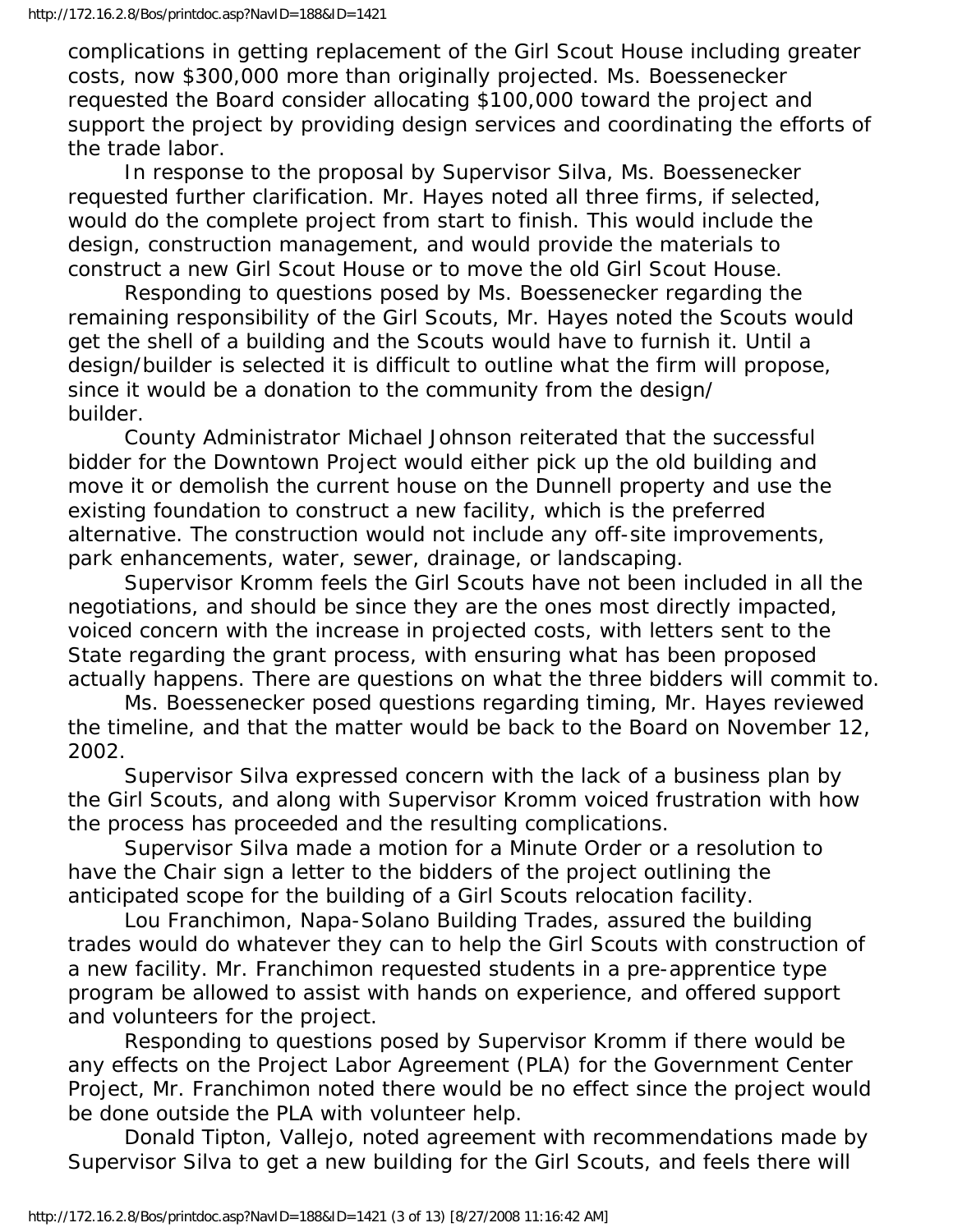be a cost factor to the public.

 Supervisor Thomson would like to have seen the bids come in first before adding the construction of the house to ensure the construction would be a charitable donation to our community. Supervisor Thomson acknowledged some errors were made, and noted additional commitments for design and building construction oversight above the original commitment of the Board of \$10,000. There were three partners in this project, and questioned what the City of Fairfield has committed to do to help.

 Mr. Johnson suggested a Minute Order stating the intent of the Board. There are three bidder finalists for the original project, each bidder has been asked for enhancements, and suggested using the verbiage "suggested enhancement" to allow bidding on the core project and submit any enhancements they choose.

 Responding to questions posed by Supervisor Kromm regarding what would be included in the enhancement, Mr. Johnson noted it would include the design, materials, and construction of a building on the foundation that currently exists on the Dunnell property.

 Responding to questions posed by Chairman Carroll regarding what is to be included in the "shell" of the building, Mr. Johnson noted it would be a building with a roof, windows, water, electrical, walls, etc. It does NOT address any of the other improvements or enhancements such as a parking lot, sewer connection fees or other things that are separate from the actual construction of a facility.

 Mr. Hayes noted all three design/builders offered to do the building as a community service.

 Mr. Johnson suggested the Board adopt a Minute Order as a suggested solution to a problem to have this be one of the desirable enhancements. Mr. Johnson noted a copy of the footprint of the existing building, incorporated herein by reference, with the footprint being 1,636 square feet.

 Responding to questions posed by Supervisor Thomson regarding the size of the current building of about 1,000 square feet and the size of the new building, Ms. Boessenecker noted discussions about replacement of the building on the foundation that is on the property, and appreciates the proposal and will work diligently to get the project completed.

 Supervisor Kondylis noted a need to outline what is included with this building to explain what is included in the "shell".

 Mr. Hayes noted the intent of staff and the design/builders is to build a complete house. The only things that would not be included would be items such as parking area, driveway, and sewer connections. Staff had offered to build a house using volunteer labor, donated materials, to provide design and construction management services. It would be a complete house.

 On motion of Supervisor Silva and seconded by Supervisor Kromm, the Board acted to apprize all interested parties of the Board's endorsement of the construction of a replacement facility for the Girl Scout House, that is being displaced due to the Solano County Government Center Construction Project, on the Dunnell site in the City of Fairfield, as a matter of public service and donation to the community. So ordered by a vote of 5-0.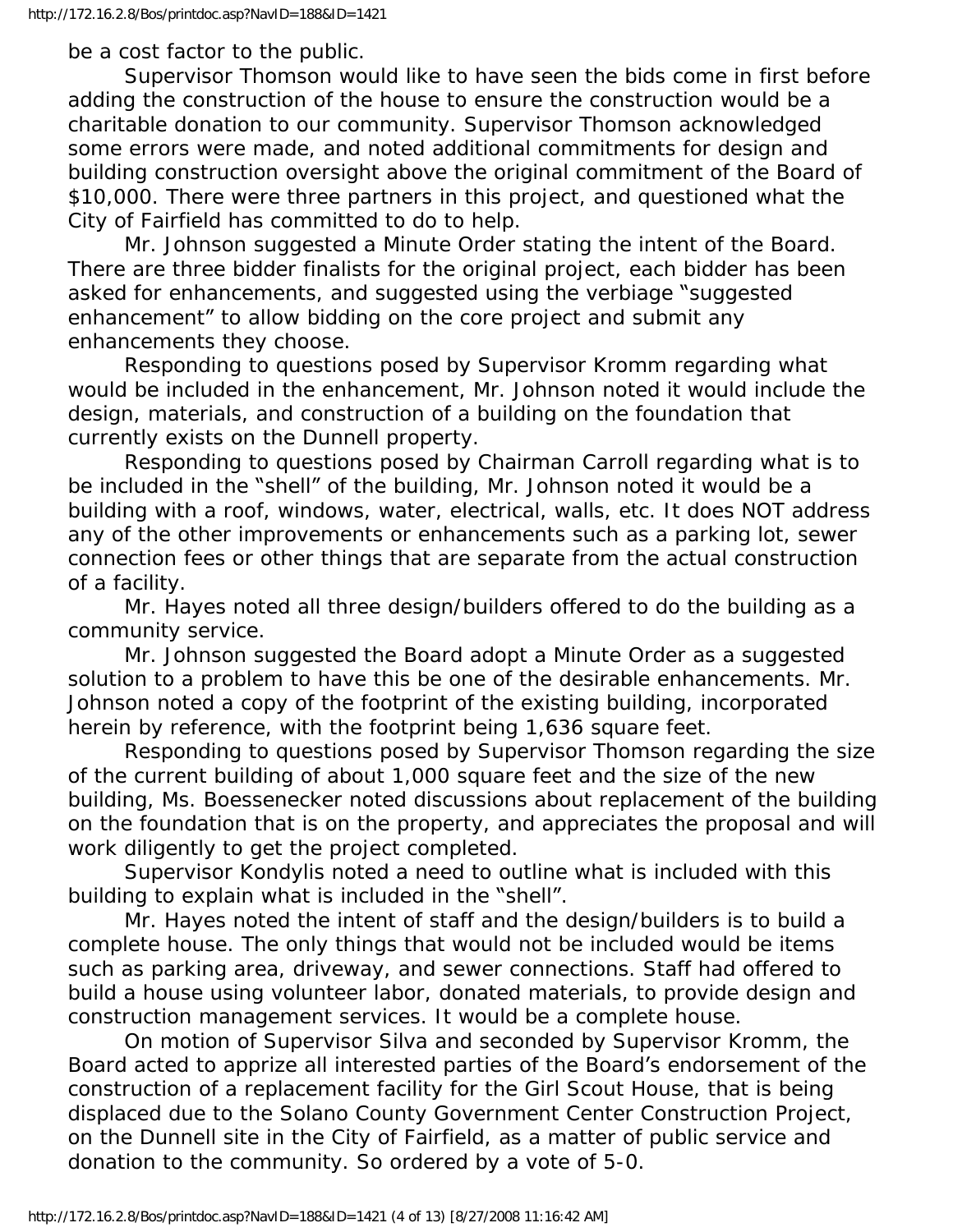(Item 19B) BOARD OF SUPERVISORS MEETINGS FOR NOVEMBER 26, 2002 AND DECEMBER 24, 2002 CANCELLED

The Board was provided with an Agenda Submittal from County Administrative Office dated October 8, 2002, incorporated herein by reference, regarding modifying the Board meeting schedule to hold meetings November 5 and 12, and December 3 and 10.

 On motion of Supervisor Kondylis and seconded by Supervisor Thomson, the Board acted to cancel the meetings of November 26, 2002 and December 24, 2002. So ordered by a vote of 4-0; Supervisor Silva excused.

(Item 20) BOARD OF SUPERVISORS' RULES SUSPENDED TO RECONSIDER THE MODIFIED PLEASANTS VALLEY ROAD IMPROVEMENT PLAN

 NO ROAD IMPROVEMENTS BE DONE ON PLEASANTS VALLEY ROAD, STAFF TO LOOK AT STRIPPING, SIGNAGE, LAW ENFORCEMENT EFFORTS, ROAD MAINTENANCE, AND CULVERT REPAIR

 County Counsel Dennis Bunting reviewed the information contained in the Agenda Submittal from his department dated October 8, 2002, incorporated herein by reference, regarding the procedures to suspend the Board rules and motion to reconsider the vote to approve the modified Pleasants Valley Road Improvement Plan.

 On motion of Supervisor Thomson and seconded by Supervisor Kondylis, the Board acted to suspend the Board rules on reconsideration. So ordered by a vote of 5-0.

 On motion of Supervisor Thomson and seconded by Supervisor Kondylis, the Board acted to approve reconsidering the original vote approving the modified Pleasants Valley Road Improvement Plan. So ordered by a vote of 5-0.

 Mr. Bunting noted that now there is a motion to consider the modified Pleasants Valley Road Improvement Plan outlined in a memorandum dated July 8, 2002, along with tree replacement on a 5 to 1 ration with 15 gallon trees, and there are to be no condemnations, and the speed limit issue to go before the Board.

 Supervisor Thomson noted concern if traffic safety is the issue since there has not been a large number of accidents on the road. This may not fit the description of a dangerous road, and feels widening the road may entice drivers to go faster. Supervisor Thomson noted he would not support any improvement to the road since the issue of safety has not been demonstrated and the residents do not want the improvements. This rural road should not be made into a highway.

 Mr. Bunting voiced concern with exposure with the people that are walking and riding bikes, since there is a County Road Standard.

 Responding to questions posed by Supervisor Thomson regarding widening roads in Green Valley, and with warning signs, Mr. Bunting feels when the County is undergoing one of these projects to bring a road up to standard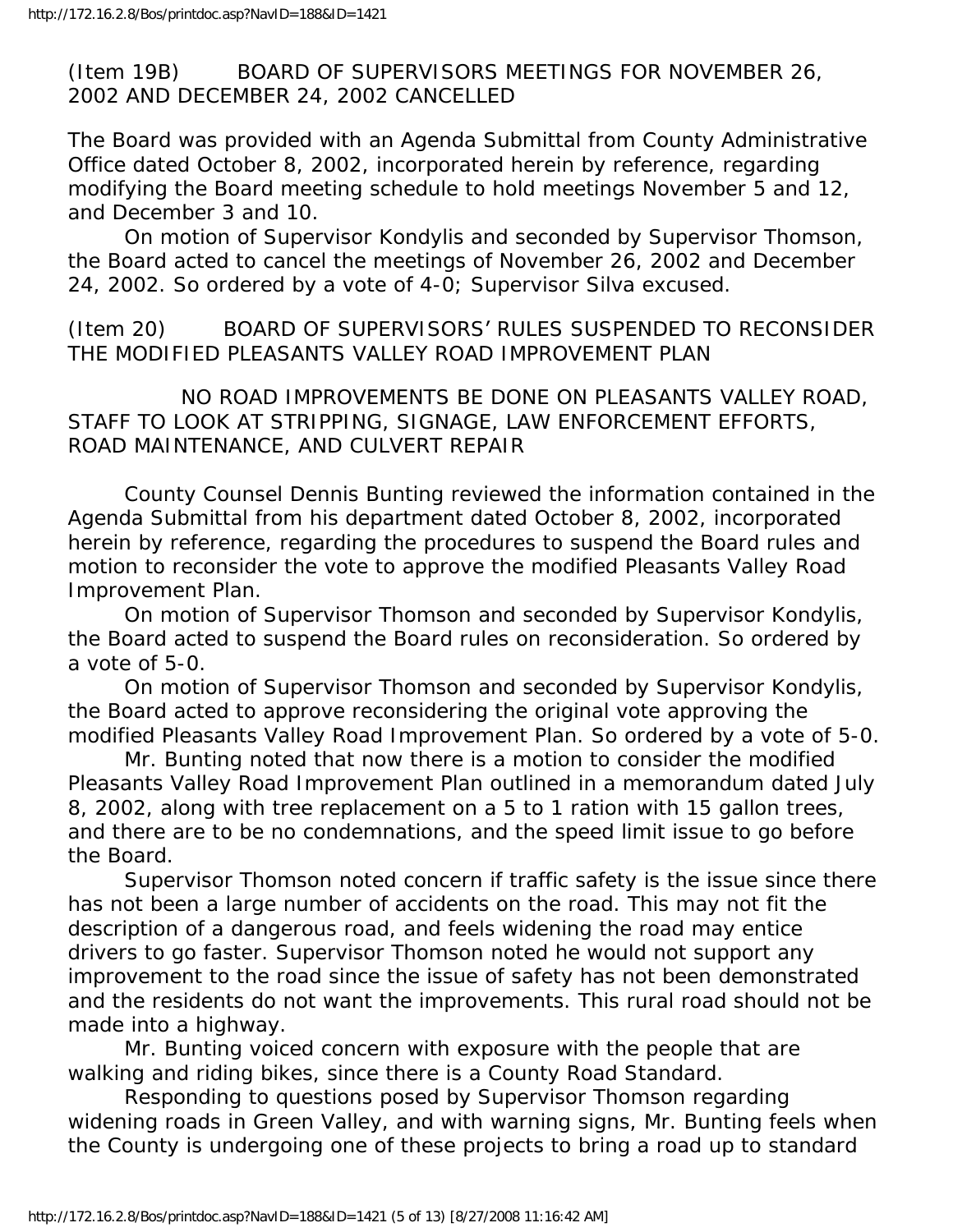we need to bring that road up to standard. Sign immunity may not apply if there is a road standard the County can meet.

Responding to questions posed by Supervisor Thomson regarding cautioning walkers and bikers on the road hazards, Paul Weise, Department of Transportation, discussed road standards, the modification of the original improvement plan to 2 foot shoulders, and the installation of "Share the Road" signs along Pleasants Valley Road. Mr. Weise also noted road safety, features of the area and pointed out a culvert over Laguna Creek that is greatly deteriorated.

Responding to concerns voiced by Chairman Carroll regarding accidents on Pleasants Valley Road, Mr. Weise compared roads with improved shoulders that have shown a significant increase in safety.

Supervisor Silva read a letter from the California Highway Patrol (CHP) dated September 30, 2002, incorporated herein by reference, regarding the posted 45 mph not being enforcable. Supervisor Silva expressed concern with not being able to enforce the speed limit, discussed public road accessibility by everyone, the need to eliminate traffic hazards, and feels traffic will increase in the area in coming years.

Responding to questions posed by Supervisor Kromm regarding a decrease in speeds since the lower speed limit signs were posted, Mr. Weise noted a new survey had been done with basically no change in the speed traffic is moving. Carolyn Douglas, Pleasants Valley Neighborhood Association (PVNA), urged the Board to reconsider the decision to expand Pleasants Valley Road. Ms. Douglas feels the rural road will be changed into a highway style road, the neighborhood will be degraded, and 12-foot lanes are dangerous for the neighborhood. Ms. Douglas noted a study verifying wider lanes do increase speeds, and reviewed the results of her research on rural roads versus

highways with the conclusion that the roadway does not need to be widened and the cars need to be slowed down.

Judy Neal, PVNA, feels drivers are observing the new speed limit, Pleasants Valley Road is a rural road, and discussed the distinct quality of the road, the need to leave the road as it is,

measures taken to increase safety, and comparisons with other County rural roads. Ms. Neal requested Pleasants Valley Road be treated as other County rural road, and requested the improvement funds be used in another area where the funds are wanted and needed, and to only do basic maintenance improvements.

Marline Mortensen, PVNA, feels motorists have reduced their speed; signage has made a difference, and requested the road not be widened.

Barbara Comfort, Vacaville, requested the Board vacate any plans to widen Pleasants Valley Road or destroy any of the remaining historic bridges. Ms. Comfort discussed the varied users of this unique picturesque road, the positive results of the lowering of the speed limit, requested RV's and boat trailers be prohibited on this road, feels widening the road is the first step in installing a bike path to the area creating an adverse effect on agriculture in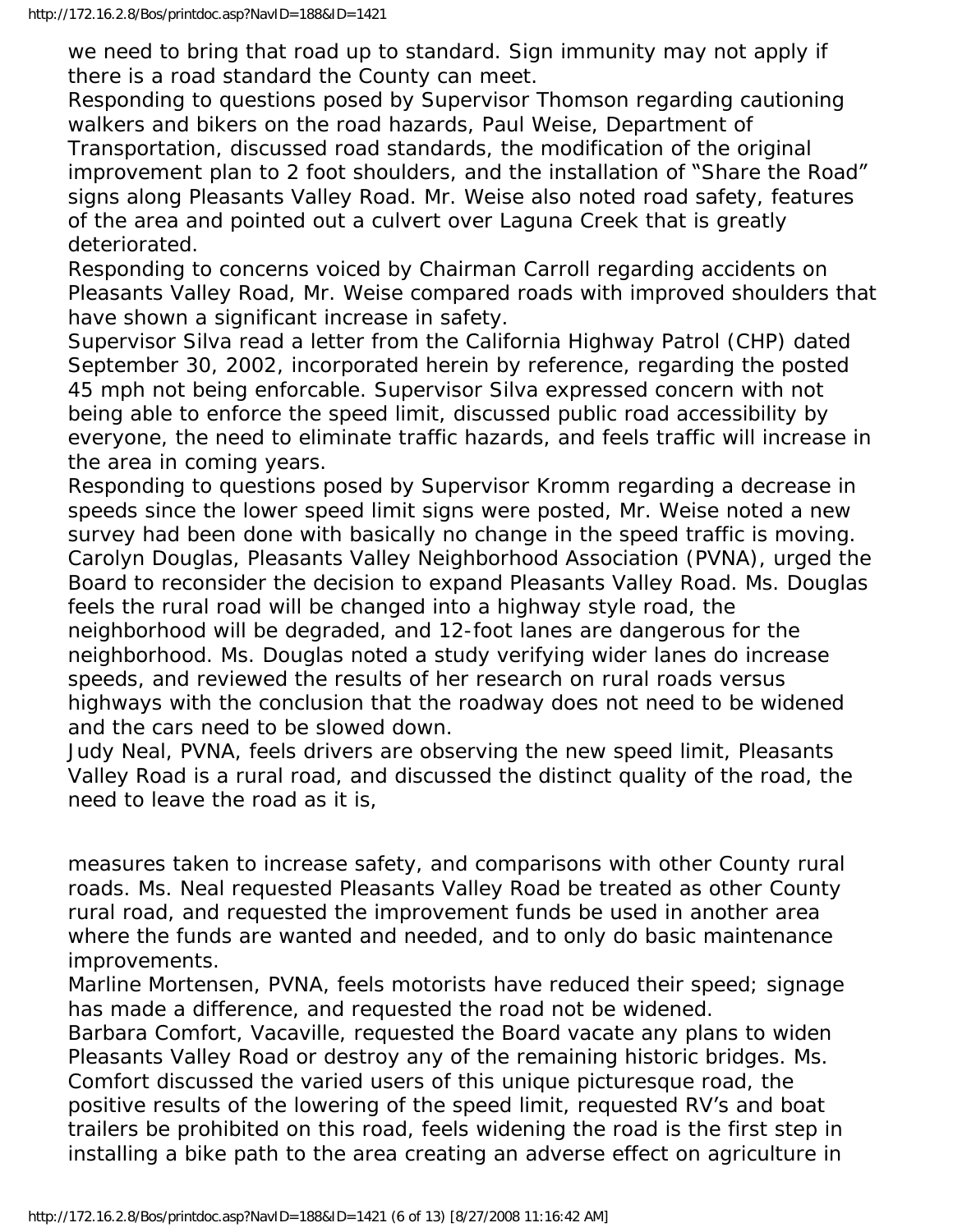the area, requested the last 3 remaining historic bridges be preserved, noted none of the residents requested the road be improved/widened, and requested the road be left as is.

Margi Stern, PVNA, noted the benefits of the slower speed limit, and requested Pleasants Valley Road be left as is. Ms. Stern noted the residents are passionate with personal interest to protect and keep the area healthy, and requested the quality of the road and historic bridges be preserved, and noted

the homeowners will work further to improve safety on the road.

Tracey Trucano, PVNA, feels widening the road will spoil the area, noted people use that road for the rural atmosphere, widening the road may make it more dangerous for bike riders, people have slowed down with the lower speed limit, and requested the widening project not be done.

George Gaudet, Vacaville, feels there will always be accidents, widening the road will increase the speed, and requested the road not be widened. Bob Bishop, Vacaville, noted the residents do not want the road widened, discussed changing legislation regarding speed limit enforcement, and feels traffic needs to be slowed down.

Donald Tipton, Vallejo, noted the loss of rural roads in the County, alternative speed control measures, wider roads do equate to faster speeds, voiced concern with development in the area following road improvements, and feels road maintenance needs to be done and suggested the installation of pull outs. Responding to questions posed by Supervisor Thomson regarding statistics on Suisun Valley Road, and with the formula used to determine speed limits, Mr. Weise noted road comparisons could be made, and that 55-mph is the maximum speed limit on this type of road.

Supervisor Thomson discussed the beauty and uniqueness of Pleasants Valley Road, the need to listen to the residents, and feels the valley will be negatively impacted if road improvements are done. Supervisor Thomson suggested side and center stripping, doing enforcement, adding signage, and asked the previous action be reconsidered.

Supervisor Silva withdrew his second from the original motion.

 Chairman Carroll feels Pleasants Valley Road still needs to be on the maintenance schedule for regular maintenance as every other road in the County.

 Responding to concerns voiced by Supervisor Kromm regarding fatalities on Pleasants Valley Road, and which is the most dangerous road in the County, Mr. Weise noted on this stretch of road there has been one fatality in the last five years, and in the past Gibson Canyon Road had the most accidents. Supervisor Kromm voiced concern that there really has not been a change in the speed motorists are driving on this road, many people have contacted him regarding the safety on this road, and feels many people will be put at risk with not improving the road.

Chairman Carroll feels many people walking and riding on Pleasants Valley Road are not from Vacaville.

Supervisor Kondylis noted that in over 1 million vehicle miles traveled accidents are low on this beautiful road, the culvert needs to be repaired, a scenic road plan for the County is needed, and the old bridges need to be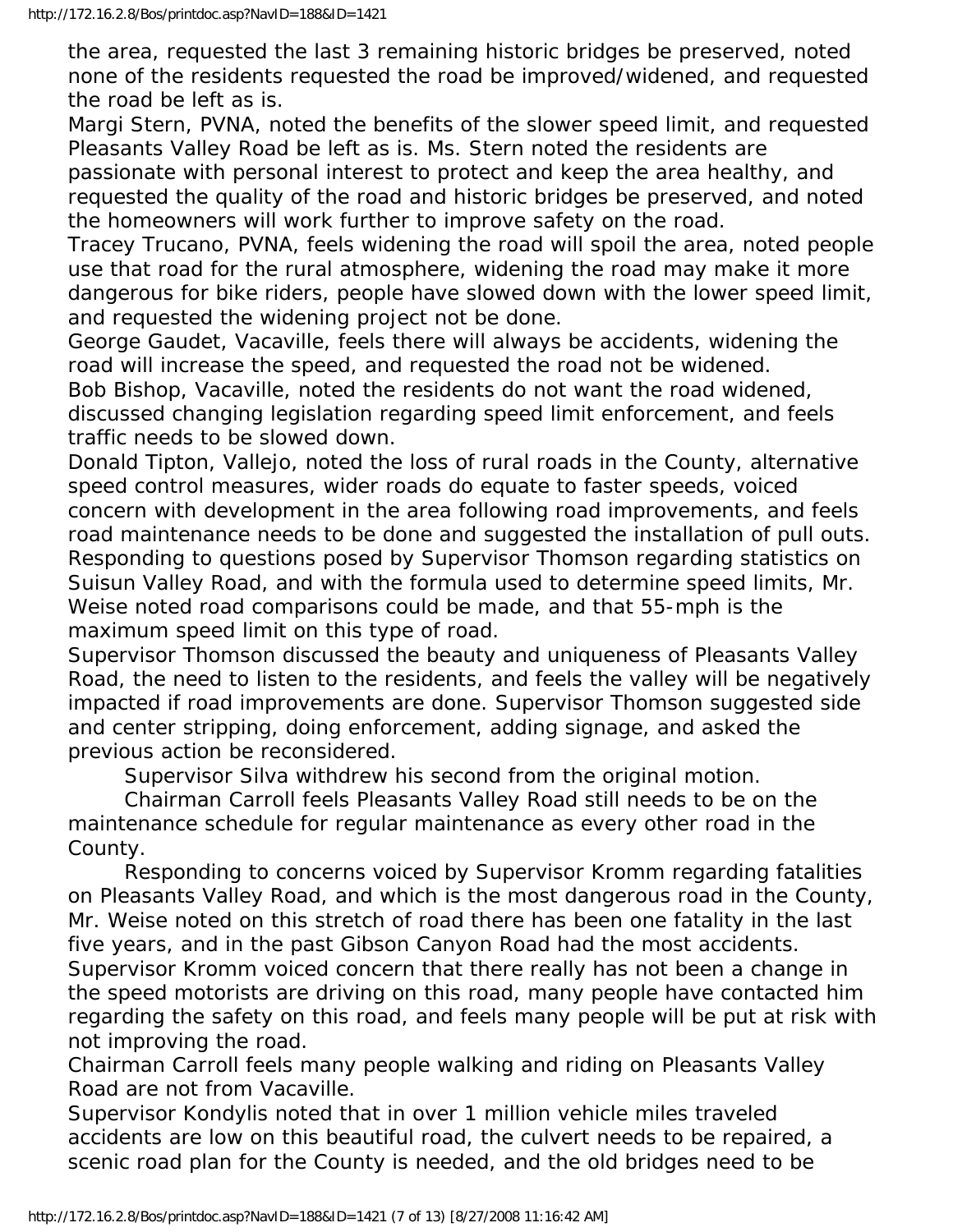maintained or replaced with one as inviting and attractive as the old one.

 On motion of Supervisor Thomson and seconded by Supervisor Kondylis, the Board acted to direct that no road improvements be done on Pleasants Valley Road, to look at stripping, signage, law enforcement efforts, and to keep the road on the road maintenance schedule. So ordered by a vote of 4-1: Supervisor Kromm voted no.

 On motion of Supervisor Kondylis and seconded by Supervisor Thomson, the Board acted to direct that the deficient box culvert be repaired or replaced, but not to harm the bridge in any way. So ordered by a vote of 5-0.

(Item 23) TIMELINE AND PLAN TO ADDRESS SPREADING OF BIOSOLIDS TO BE BROUGHT BACK DECEMBER 5, 2002

 Scheduled on the agenda for this day was consideration of a proposed ordinance that would approve an interim emergency ordinance to put a fortyfive day moratorium on the spreading of Class B biosolids in the County.

 Terry Schmidtbauer, Environmental Health Supervisor, reviewed the information contained in the Agenda Submittal from his department dated October 8, 2002, incorporated herein by reference.

 County Counsel Dennis Bunting discussed options available noting the Board does not have to approve the ordinance since biosolids can not be applied from October 15th to April 15th, then staff could be directed to conduct public hearings into this matter, also additional scientific input is needed for an informed decision by the Board. Mr. Bunting outlined steps that would need to be taken if the Board adopted the forty-five day interim moratorium ordinance, other options such as phasing out the spreading of biosolids, amending the current ordinance, to repeal the existing ordinance, relinquishing oversight to the State, and the importance of additional input from public hearings.

 Responding to questions posed by Supervisor Kromm regarding adopting the moratorium and then extending that moratorium, Mr. Bunting noted the moratorium could be extended up to nine months, and further outlined State statute requirements.

Chairman Carroll opened the public hearing.

Julie Kelly, Rio Vista, noted experience with environmental medicine as a registered nurse, the population as a whole needs to be considered when looking at environmental exposure, the prevailing wind in Rio Vista, caution needs to be taken, and that impacts on the environment also need to be considered in the decision.

Rod Dupont, Rio Vista, agrees that additional investigation is needed from a number of different sources, discussed a Cornell University study on "Sludge Syndrome", feels research done by an effected company could be tainted, and hopes the Board weighs on the side of caution and protects the public safety. Irene Hempstead, Committee Against Biosolids, noted an extensive amount of research information she has on biosolids, feels the airborne particles are harmful, feels Class B biosolids present many dangers, voiced concern with the import of biosolids from 15 different sources into the County, that the EPA can not ensure the safety of biosolids, and expressed grave concern regarding their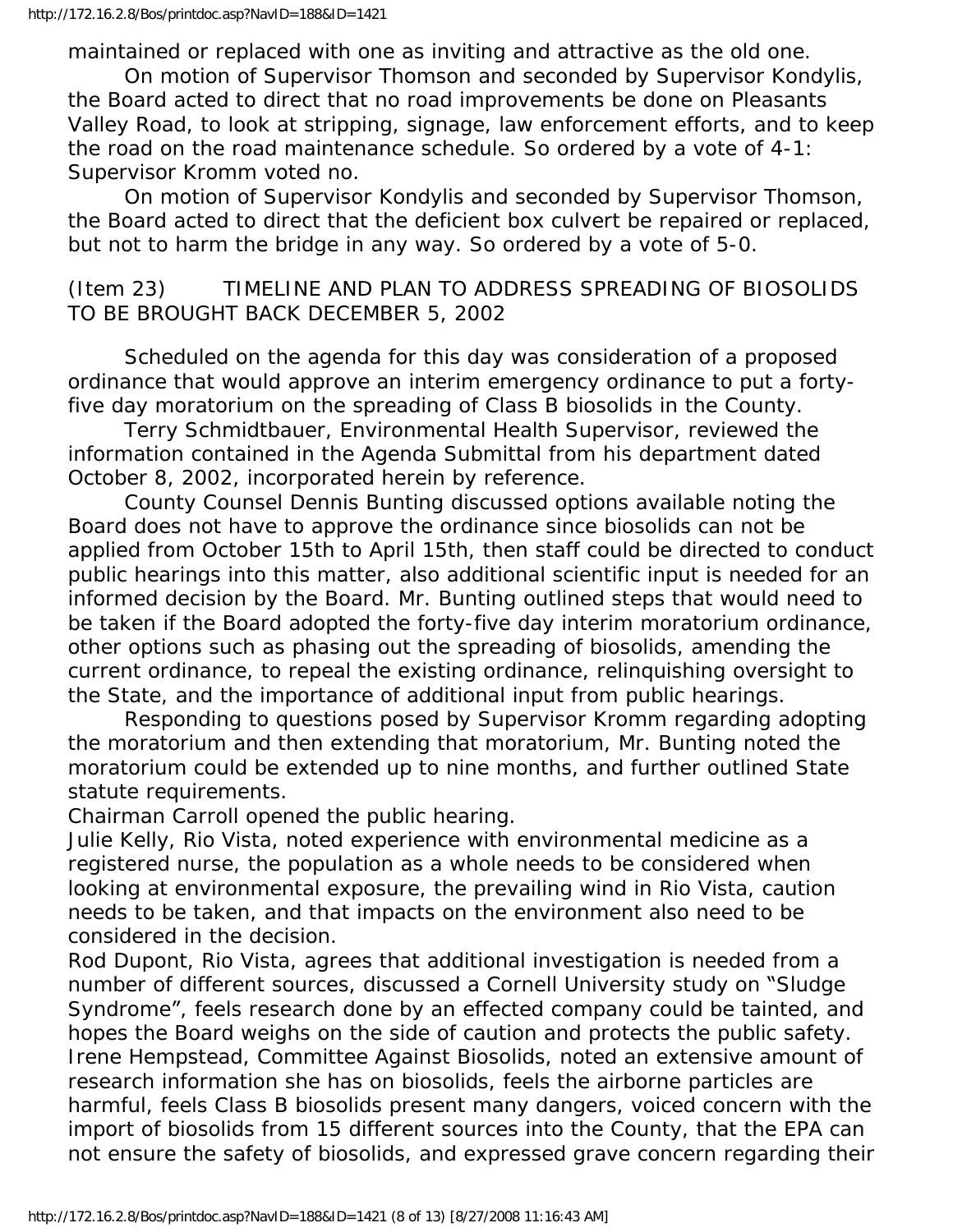property values and personal health.

Leila Mazo, Rio Vista, noted the number of people that are concerned and angry about the spreading of biosolids, concern with viruses that can be in the biosolids, and that the cities should process the biosolids to Class A status. Fred Cogler, Rio Vista, noted the action taken by the Board on August 27, 2002 invoking a moratorium until sludge benefactors could demonstrate evidence to prove public safety, requested future meetings on this subject be held in Rio Vista, noted that Rio Vista is resolute to stop the spreading of biosolids, feels that Rio Vista has no voice in spreading biosolids, and noted a USA Today article of deaths due to toxic exposure from sludge applied fields. Mr. Cogler feels studies cited on August 27th were faulty.

Michael Mortensen, Rio Vista, a letter read by Mr. Cogler dated October 4, 2002, incorporated herein by reference. Mr. Mortensen voiced concern with research that has been done and the uncertainty of the conclusions, and the health of the people of the area.

Responding to questions posed by Supervisor Kromm regarding the weight of the information submitted by the public, Mr. Bunting noted that the information submitted by the public would be given the same weight as information submitted by scientists. Creditable evidence submitted by the public will go into the record.

Marci Coglianese, Mayor of Rio Vista, noted the position of the Rio Vista City Council. Mayor Coglianese feels no additional scientific evidence has been submitted for either side of this issue, noted the potential lawsuit by Synagro, more time is needed to answer more questions, and waiting until April will not provide a lot more information. Mayor Coglianese urged the Board to review the Biosolids Applied to Land: Advancing Standards and Practices by the National Research Council, incorporated herein by reference, feels this is the best scientific evidence available at this time. After review of the evidence the experts can no longer say that this practice is as safe as previously thought, and that there is a serious data gap in the evidence. This issue needs to be looked at very carefully; many of the foundations of the practice of using biosolids come into question, and suggested suspending the spreading of Class B biosolids until there is more information. Ms. Coglianese reviewed additional information available in the report, and voiced concern with waiting until April to adopt the proposed ordinance. The people need to take away something from this meeting to ensure something is going to be done.

Responding to questions posed by Supervisor Kromm regarding the record that was created for past cleanup of the IT dump site, Mayor Coglianese noted there were 14 to 16 public hearings conducted by the Solano County Planning Commission in Benicia, and that there were approximately 20 transcripts creating a huge record, the difference here is that there are many gaps in the information on biosolids. Ms. Coglianese discussed the IT case going to the Supreme Court and the painstaking efforts by the County to do the right thing and review all the information.

Supervisor Silva discussed the IT closure, the vast amount of records, meetings held by the Benicia City Council, and requested staff to catalog all data on biosolids that is brought forward as evidence. A record must be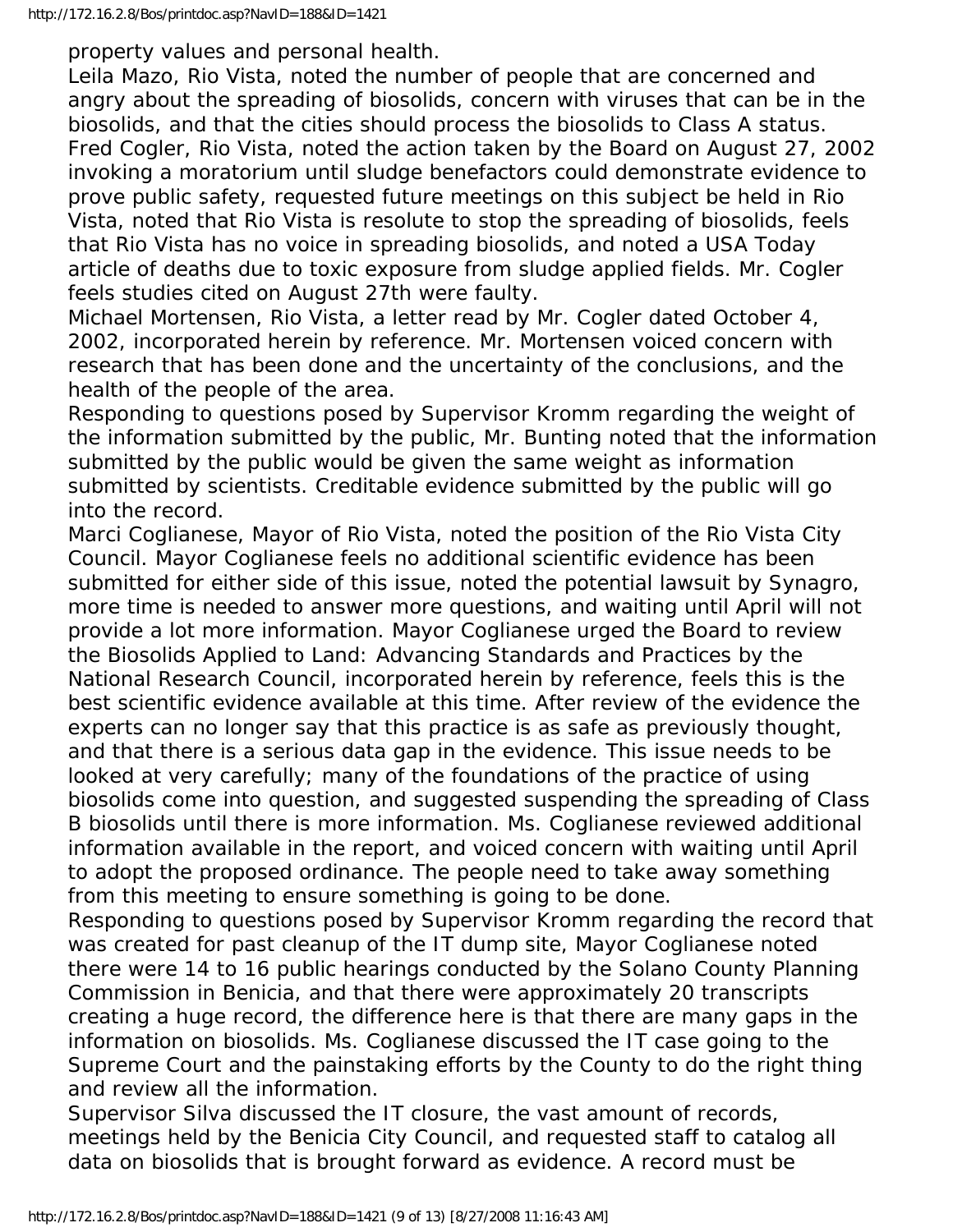established, and public hearings are needed in Rio Vista and in Fairfield to get all the data to make an informed decision. The number one issue of the Supervisors is the public health and safety.

Chairman Carroll noted there could be many public hearings on this issue to hear both sides.

Pat Stokes, Citizens Against Biosolids, protested the spreading of biosolids, noted health problems, death of a calf that she feels is due to organisms in the biosolids, thought the dumping would be stopped for at least one year, and feels the Board is responsible to protect the citizens. Kern County has banned the spreading of Type A and B biosolids, and feels the spreading in Solano County should stop.

There was a brief discussion regarding Kern County banning the spreading of biosolids and how that is working through the courts and other legal issues. Lynne Galletla, Rio Vista, requested the Board consider the health and safety of the residents of Rio Vista.

Lorraine McGee, M.D., noted her research regarding biosolids, websites where people can report symptoms and illnesses they feel that are attributed to biosolids that result in many leads from these antidotal reports, the lack of epidemiological studies on the issue, information from the EPA regarding the unknown effects of biosolids and the lack of basic research resulting in the EPA not adhering to the commitment to comprehensively assess the extent of the risks. Dr. McGee noted the EPA is to have a work plan by the end of 2003, and discussed the stringent regulations in Europe, and that most countries in Europe have banned land application of biosolids. Dr. McGee agreed to participate in any public forums regarding biosolids, and provided information to the Board regarding the EPA report, incorporated herein by reference. Chloe Boettcher, Rio Vista, encouraged the Board to hold public hearings in the Rio Vista area, feels biosolids are toxic time bombs, and noted how angry the people in Rio Vista are.

Kurt Rasmussen, EM Technologies, Inc. Vacaville, discussed a scientific solution to turning sludge into Class A biosolids through microbials for the environment, which can be done through his company.

George Durbala, Vacaville, noted health problems over the last year, counties that do not allow the application of Class B biosolids, and questioned if proof can be produced in the near future that there is no harm in spreading biosolids. Mr. Durbala voiced concern about biosolids from the Bay Area being dumped in Solano County, discussed the responsibility of the Board for the health of the citizens and the protection of the drinking water, and requested there be no spreading of biosolids until there is conclusive proof it is safe to do so.

Robert Cattey, Rio Vista, noted the responsibility of the Board to protect the citizens and the environment, and the need to do the right thing.

Dave Marianno, Suisun, noted the growing opposition to biosolids, urged that a moratorium be put in place until April 2004, and noted the onset of respiratory problems.

Al Medvitz, Rio Vista, discussed his credentials as a scientist, raised a number of questions relative to how the application standards were developed, and assumptions that are used when science is lacking. Mr. Medvitz offered to do a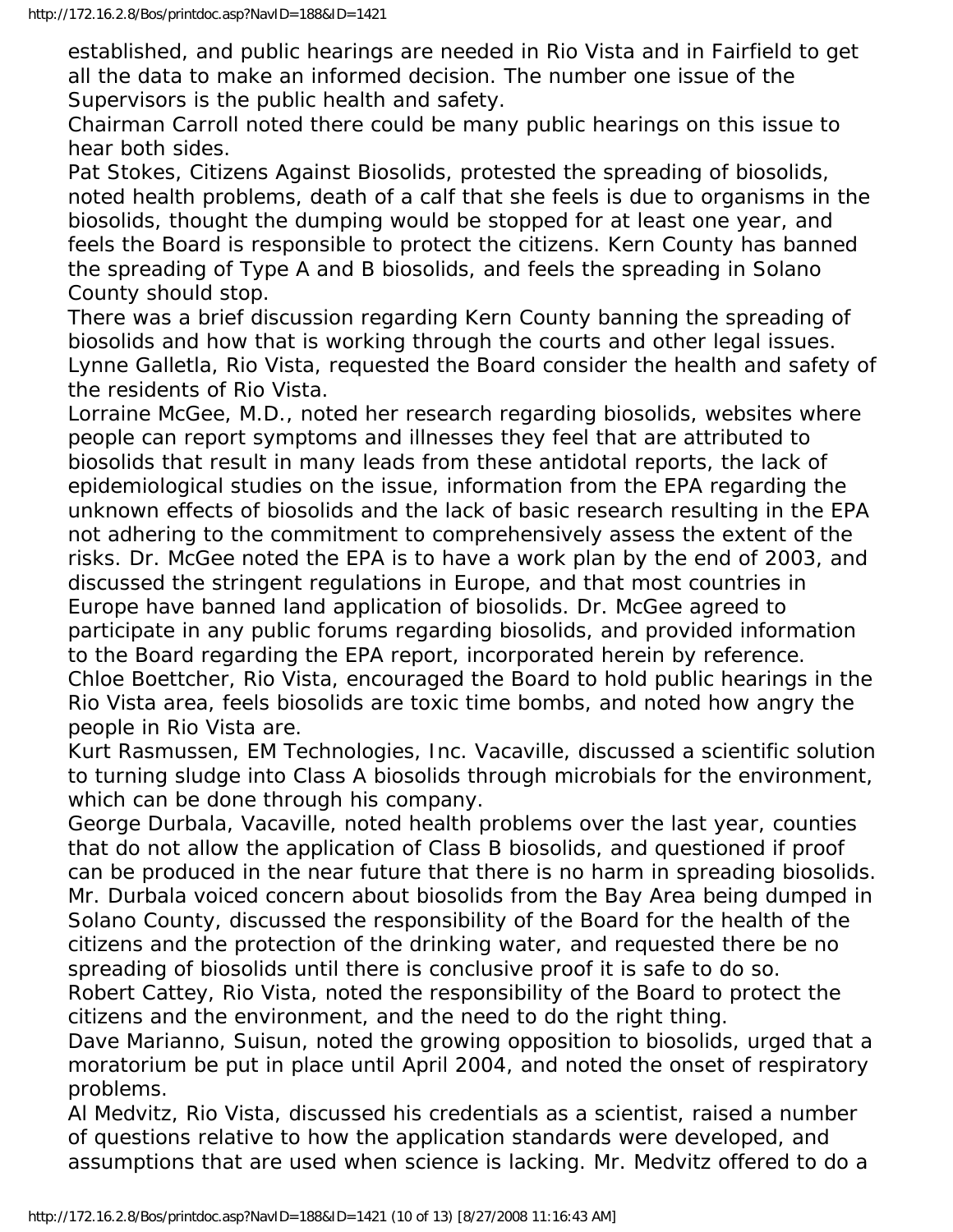presentation on the analysis of the risk assessments, offered to request scientific assistance from U.C. Davis to help us reach a decision based on the best knowledge available. The report "The Role of Municipalities in Regulating the Land Application of Sewage Sludges and Septage" appearing in the Natural Resources Journal, 2001 by Ellen Z. Harrison and Malaika M. Eaton, incorporated herein by reference, was briefly discussed.

Casandra Dana, Suisun, noted the spreading of biosolids behind her home, her son becoming ill after moving to their present home, presented photos, incorporated herein by reference, showing large numbers of flies restricting the use of their property, and voiced concern that the spreading of biosolids was not disclosed when she purchased her home. Ms. Dana feels there should be spreading restrictions anytime the winds are over 25 mph, and that sludge should not be imported.

Ronda Howard, Rio Vista, voiced concern with the large number of flies during spreading time, with health concerns of the very young and elderly, that the Board get all the information necessary to make an informed decision, and noted the importance of the health and safety of the citizens of Rio Vista. As there was no one further who wished to speak on this matter, the public hearing was closed.

Supervisor Kondylis noted the main concerns have been centered around ecoli and pathogens, discussed the use of chemicals thought to be ok then after further research found to be harmful, the cumulative repercussions of chemicals spread through the sewer system concentrating in sewer sludge and the effects through the food chain, the need to be overly cautious on the effects of chemicals in the biosolids, and endorsed banning the spreading of biosolids.

Vice-Chairman Kromm read a recommendation from the report presented by Mayor Coglianese that stated that the EPA should be doing a study, along with all stake holders, to examine the issue of adverse health effects due to the lack of conclusive evidence that biosolids are safe, and the County should not promote the spreading of biosolids which may be dangerous. Spreading of biosolids is a good agricultural practice for farmers with treated sludge, Supervisor Kromm further discussed the need to recycle, encouraged reasonable controlled studies that do not put people at risk, and noted a number of issues that should be incorporated into a study. We need to prove the spreading of biosolids is safe for the community.

Supervisor Thomson reviewed the motion that was made on August 27, 2002 relative to a one year moratorium, noted that time is needed to compile the scientific facts to determine if biosolids are safe or not, and endorsed the 45 day emergency ban along with the option for extensions to allow time for complete information to be brought forward.

Vice-Chairman Kromm voiced concern with the legal documented record, and if enough time is being given to compile the information that is needed. Time is needed to allow for staff work, hearings and workshops. A ban could be initiated around April 1, 2003.

Responding to concerns voiced by Supervisor Thomson regarding delaying enacting the ban, Mr. Bunting noted waiting until April 2003, by law, will not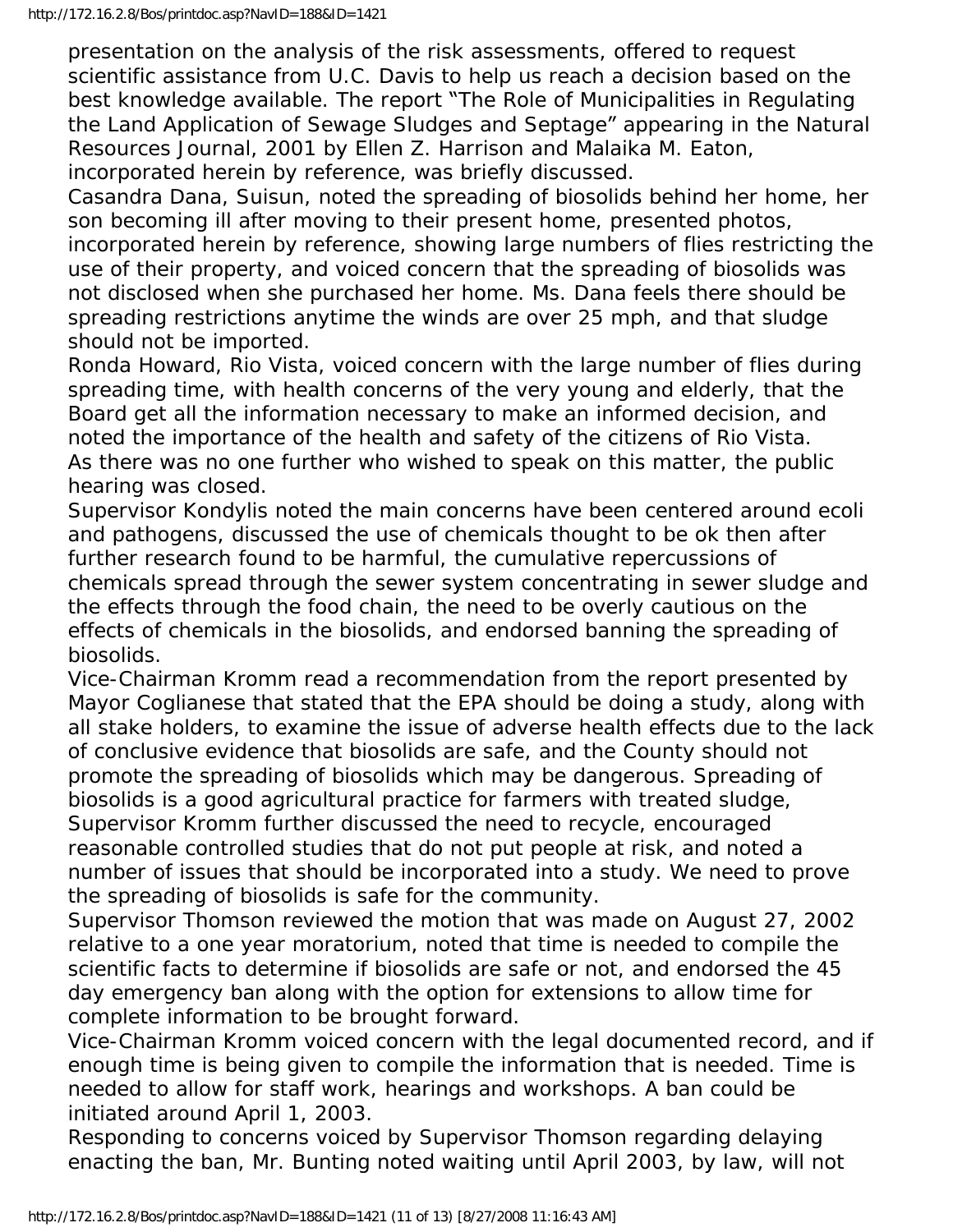affect any extensions of the ban. Spreading of biosolids can not be done from October 15th to April 1st; this will give the County the opportunity to review the information, to hold workshops and public hearings. Mr. Bunting discussed the Kern County case that took four years before spreading was banned. Supervisor Silva noted staff needs to begin immediately gathering and cataloging data, the need to take advantage of the expertise that has been offered, and begin to work on scheduling public hearings to allow the citizens to present their views and any documentation.

Responding to questions posed by Supervisor Kondylis regarding the length of time for the moratorium, Mr. Bunting noted the time frames are outlined in the Government Code which includes the option of extending the time for up to 10 months or 1 year, and then another extension of 12 months. A moratorium allows time to come up with a solution.

Supervisor Kondylis feels by declaring a moratorium today it will give clear information to Synagro that they will need to look for alternative sites to place the biosolids.

Vice-Chairman Kromm feels staff should take the next six months and work with all players to craft workshops, the Board needs to consider the contractual obligations, and that the burden of proof is on the producers, Synagro and the farmers, to show the product is safe.

Director of Environmental Management Birgitta Corsello discussed formation of a plan and timeline to address the issue that would be brought back to the Board in the near future.

On motion of Supervisor Kondylis and seconded by Supervisor Thomson, the Board acted to direct staff to set up a timeline and a plan on how community meetings will be conducted, what information is needed, and how the County is going to deal with biosolids.

The plan is to be brought back to the Board on December 5, 2002. So ordered by a vote of 4-0; Chairman Carroll excused.

## (Item 21) CAPITAL IMPROVEMENT PLAN FOR STREET LIGHTING, APPROVED

 Paul Weise, Department of Transportation, gave a brief review of the information contained in the Agenda Submittal from his department dated October 8, 2002, incorporated herein by reference, regarding additional street lights for the County lighting districts.

 Supervisor Silva noted support for the project by the Homeacres Improvement Association, as outlined in a letter from Charles Bailhache, incorporated herein by reference.

 Supervisor Kondylis discussed the use of lights that shine light down only; Mr. Weise discussed the advantages and disadvantages of the lights that could be used.

 Supervisor Silva feels the light fixture that spreads the light out as far as possible should be used for safety reasons in rural settings.

 Donald Tipton, Homeacres Improvement Association, noted endorsement of the plan, and the association will assist in any way possible, and feels all